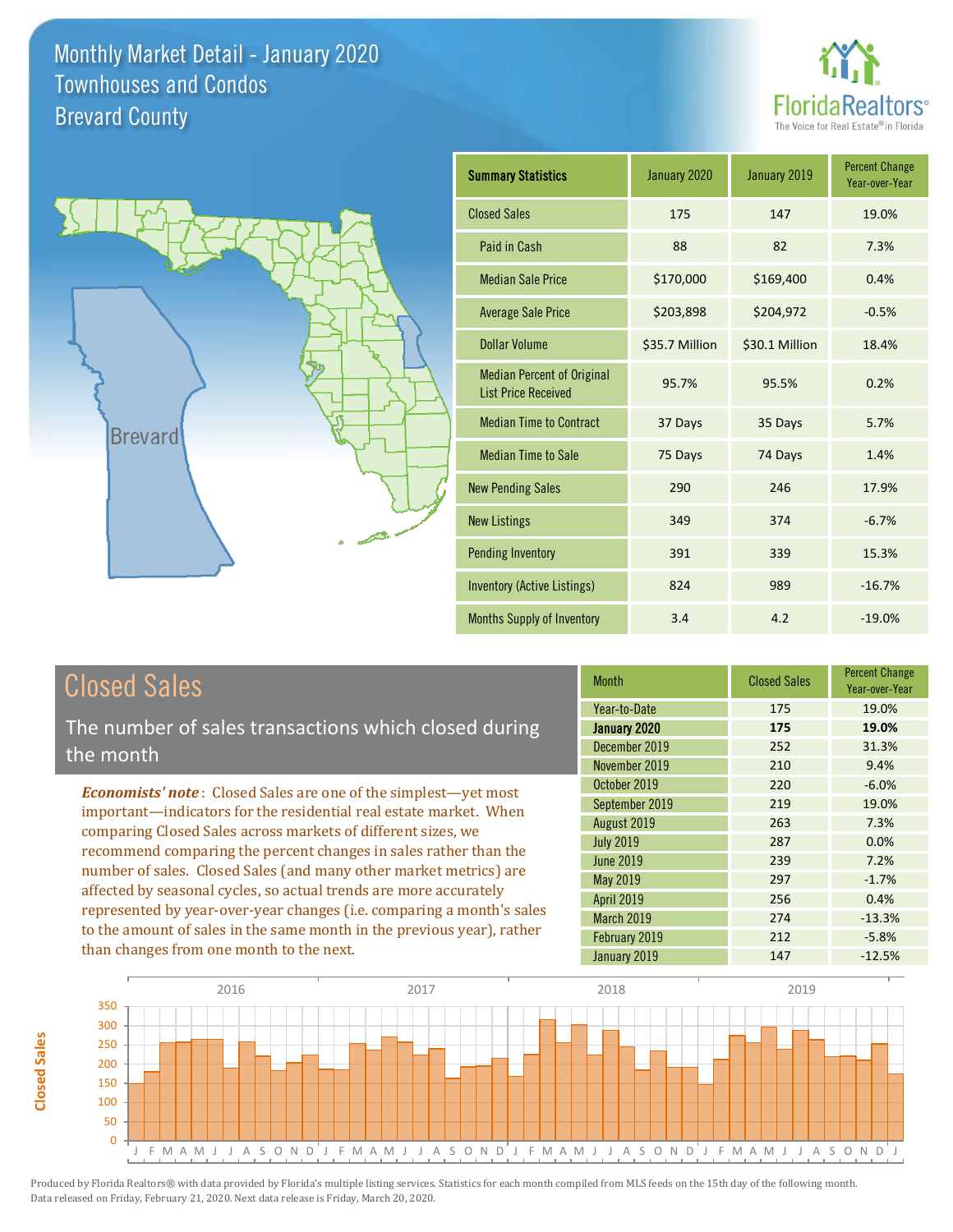this statistic should be interpreted with care.



138 -18.8%

| Cash Sales                                                                     | <b>Month</b>      | <b>Cash Sales</b> | <b>Percent Change</b><br>Year-over-Year |
|--------------------------------------------------------------------------------|-------------------|-------------------|-----------------------------------------|
|                                                                                | Year-to-Date      | 88                | 7.3%                                    |
| The number of Closed Sales during the month in which                           | January 2020      | 88                | 7.3%                                    |
| buyers exclusively paid in cash                                                | December 2019     | 89                | 1.1%                                    |
|                                                                                | November 2019     | 81                | $-15.6%$                                |
|                                                                                | October 2019      | 104               | $-14.0%$                                |
|                                                                                | September 2019    | 76                | $-19.1%$                                |
| <b>Economists' note:</b> Cash Sales can be a useful indicator of the extent to | August 2019       | 122               | 1.7%                                    |
| which investors are participating in the market. Why? Investors are            | <b>July 2019</b>  | 122               | $-4.7%$                                 |
| far more likely to have the funds to purchase a home available up front,       | June 2019         | 100               | $-8.3%$                                 |
| whereas the typical homebuyer requires a mortgage or some other                | May 2019          | 137               | $-9.3%$                                 |
| form of financing. There are, of course, many possible exceptions, so          | <b>April 2019</b> | 116               | $-12.1%$                                |



### Cash Sales as a Percentage of Closed Sales

The percentage of Closed Sales during the month which were Cash Sales

*Economists' note* : This statistic is simply another way of viewing Cash Sales. The remaining percentages of Closed Sales (i.e. those not paid fully in cash) each month involved some sort of financing, such as mortgages, owner/seller financing, assumed loans, etc.

| <b>Month</b>     | <b>Percent of Closed</b><br>Sales Paid in Cash | <b>Percent Change</b><br>Year-over-Year |
|------------------|------------------------------------------------|-----------------------------------------|
| Year-to-Date     | 50.3%                                          | $-9.9%$                                 |
| January 2020     | 50.3%                                          | $-9.9%$                                 |
| December 2019    | 35.3%                                          | $-22.9%$                                |
| November 2019    | 38.6%                                          | $-22.8%$                                |
| October 2019     | 47.3%                                          | $-8.5%$                                 |
| September 2019   | 34.7%                                          | $-32.1%$                                |
| August 2019      | 46.4%                                          | $-5.3%$                                 |
| <b>July 2019</b> | 42.5%                                          | $-4.7%$                                 |
| <b>June 2019</b> | 41.8%                                          | $-14.5%$                                |
| May 2019         | 46.1%                                          | $-7.8%$                                 |
| April 2019       | 45.3%                                          | $-12.5%$                                |
| March 2019       | 50.4%                                          | $-6.3%$                                 |
| February 2019    | 50.9%                                          | $-17.0%$                                |
| January 2019     | 55.8%                                          | 5.3%                                    |

February 2019 108 -21.7%

March 2019

January 2019 **82** -7.9%



**Cash Sales**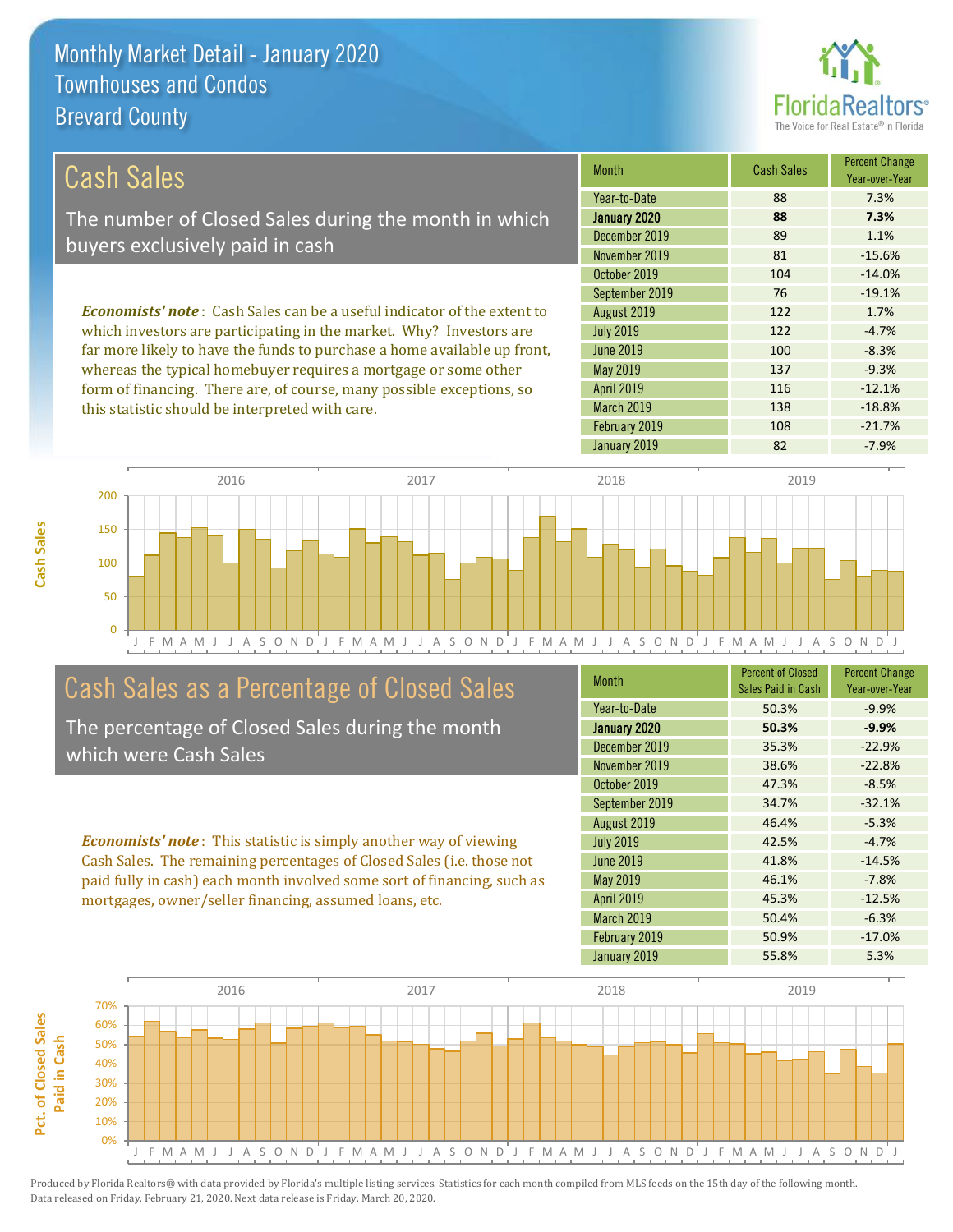

#### *Economists' note* : Median Sale Price is our preferred summary statistic for price activity because, unlike Average Sale Price, Median Sale Price is not sensitive to high sale prices for small numbers of homes that may not be characteristic of the market area. Keep in mind Median Sale Price The median sale price reported for the month (i.e. 50% of sales were above and 50% of sales were below)

that median price trends over time are not always solely caused by changes in the general value of local real estate. Median sale price only reflects the values of the homes that *sold* each month, and the mix of the types of homes that sell can change over time.

| <b>Month</b>      | <b>Median Sale Price</b> | <b>Percent Change</b><br>Year-over-Year |
|-------------------|--------------------------|-----------------------------------------|
| Year-to-Date      | \$170,000                | 0.4%                                    |
| January 2020      | \$170,000                | 0.4%                                    |
| December 2019     | \$191,850                | 3.7%                                    |
| November 2019     | \$195,000                | 18.0%                                   |
| October 2019      | \$185,000                | 5.7%                                    |
| September 2019    | \$199,990                | 18.3%                                   |
| August 2019       | \$185,000                | 2.8%                                    |
| <b>July 2019</b>  | \$183,000                | 7.2%                                    |
| <b>June 2019</b>  | \$200,000                | 14.3%                                   |
| May 2019          | \$187,000                | 3.9%                                    |
| <b>April 2019</b> | \$173,500                | $-8.7%$                                 |
| March 2019        | \$185,000                | 15.6%                                   |
| February 2019     | \$173,500                | 10.9%                                   |
| January 2019      | \$169,400                | 13.0%                                   |



### Average Sale Price

The average sale price reported for the month (i.e. total sales in dollars divided by the number of sales)

*Economists' note* : Usually, we prefer Median Sale Price over Average Sale Price as a summary statistic for home prices. However, Average Sale Price does have its uses—particularly when it is analyzed alongside the Median Sale Price. For one, the relative difference between the two statistics can provide some insight into the market for higher-end homes in an area.

| Month             | <b>Average Sale Price</b> | <b>Percent Change</b><br>Year-over-Year |
|-------------------|---------------------------|-----------------------------------------|
| Year-to-Date      | \$203,898                 | $-0.5%$                                 |
| January 2020      | \$203,898                 | $-0.5%$                                 |
| December 2019     | \$235,823                 | 11.1%                                   |
| November 2019     | \$228,869                 | 10.6%                                   |
| October 2019      | \$214,790                 | 1.5%                                    |
| September 2019    | \$224,440                 | 11.0%                                   |
| August 2019       | \$220,228                 | 3.5%                                    |
| <b>July 2019</b>  | \$212,772                 | 1.9%                                    |
| <b>June 2019</b>  | \$247,139                 | 21.1%                                   |
| May 2019          | \$236,138                 | 5.2%                                    |
| <b>April 2019</b> | \$228,546                 | 2.6%                                    |
| March 2019        | \$228,785                 | 11.1%                                   |
| February 2019     | \$213,441                 | 13.6%                                   |
| January 2019      | \$204,972                 | 2.1%                                    |

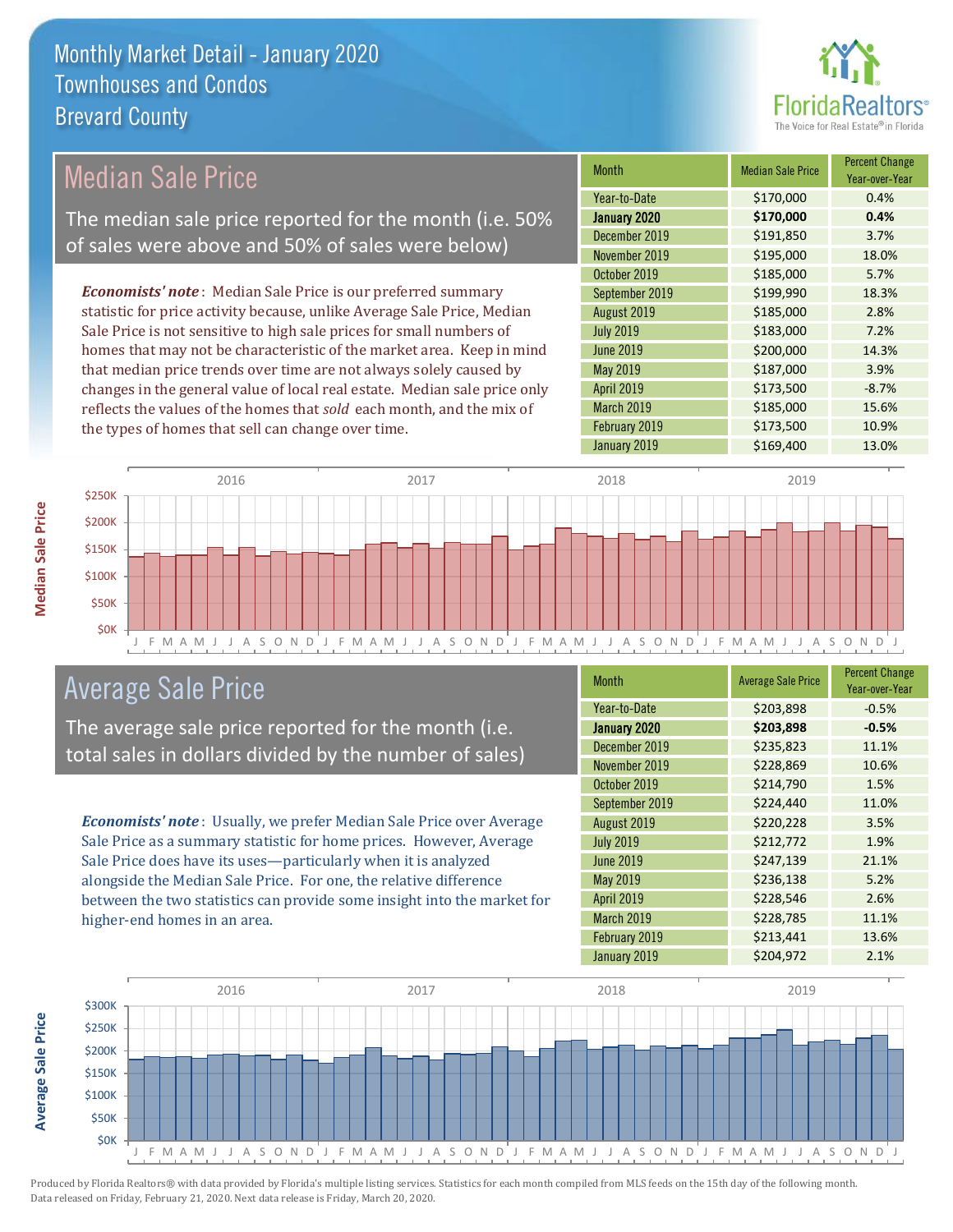

#### ollar Volume

The sum of the sale prices for all sales which closed during the month

*Economists' note* : Dollar Volume is simply the sum of all sale prices in a given time period, and can quickly be calculated by multiplying Closed Sales by Average Sale Price. It is a strong indicator of the health of the real estate industry in a market, and is of particular interest to real estate professionals, investors, analysts, and government agencies. Potential home sellers and home buyers, on the other hand, will likely be better served by paying attention to trends in the two components of Dollar Volume (i.e. sales and prices) individually.

| <b>Month</b>      | Dollar Volume  | <b>Percent Change</b><br>Year-over-Year |
|-------------------|----------------|-----------------------------------------|
| Year-to-Date      | \$35.7 Million | 18.4%                                   |
| January 2020      | \$35.7 Million | 18.4%                                   |
| December 2019     | \$59.4 Million | 45.8%                                   |
| November 2019     | \$48.1 Million | 20.9%                                   |
| October 2019      | \$47.3 Million | $-4.6%$                                 |
| September 2019    | \$49.2 Million | 32.1%                                   |
| August 2019       | \$57.9 Million | 11.1%                                   |
| <b>July 2019</b>  | \$61.1 Million | 1.9%                                    |
| <b>June 2019</b>  | \$59.1 Million | 29.8%                                   |
| May 2019          | \$70.1 Million | 3.5%                                    |
| <b>April 2019</b> | \$58.5 Million | 3.0%                                    |
| March 2019        | \$62.7 Million | $-3.7%$                                 |
| February 2019     | \$45.2 Million | 7.0%                                    |
| January 2019      | \$30.1 Million | $-10.6%$                                |



## Median Percent of Original List Price Received

The median of the sale price (as a percentage of the original list price) across all properties selling during the month

*Economists' note* : The Median Percent of Original List Price Received is useful as an indicator of market recovery, since it typically rises as buyers realize that the market may be moving away from them and they need to match the selling price (or better it) in order to get a contract on the house. This is usually the last measure to indicate a market has shifted from down to up, so it is what we would call a *lagging* indicator.

| <b>Month</b>      | Med. Pct. of Orig.<br><b>List Price Received</b> | <b>Percent Change</b><br>Year-over-Year |
|-------------------|--------------------------------------------------|-----------------------------------------|
| Year-to-Date      | 95.7%                                            | 0.2%                                    |
| January 2020      | 95.7%                                            | 0.2%                                    |
| December 2019     | 96.1%                                            | 1.5%                                    |
| November 2019     | 95.0%                                            | 0.5%                                    |
| October 2019      | 95.5%                                            | $-0.1%$                                 |
| September 2019    | 95.6%                                            | 1.0%                                    |
| August 2019       | 94.7%                                            | $-1.1%$                                 |
| <b>July 2019</b>  | 95.6%                                            | $-0.1%$                                 |
| <b>June 2019</b>  | 95.9%                                            | 0.0%                                    |
| May 2019          | 95.4%                                            | $-0.6%$                                 |
| <b>April 2019</b> | 95.6%                                            | $-0.2%$                                 |
| March 2019        | 95.2%                                            | 0.2%                                    |
| February 2019     | 95.3%                                            | $-0.6%$                                 |
| January 2019      | 95.5%                                            | 0.0%                                    |

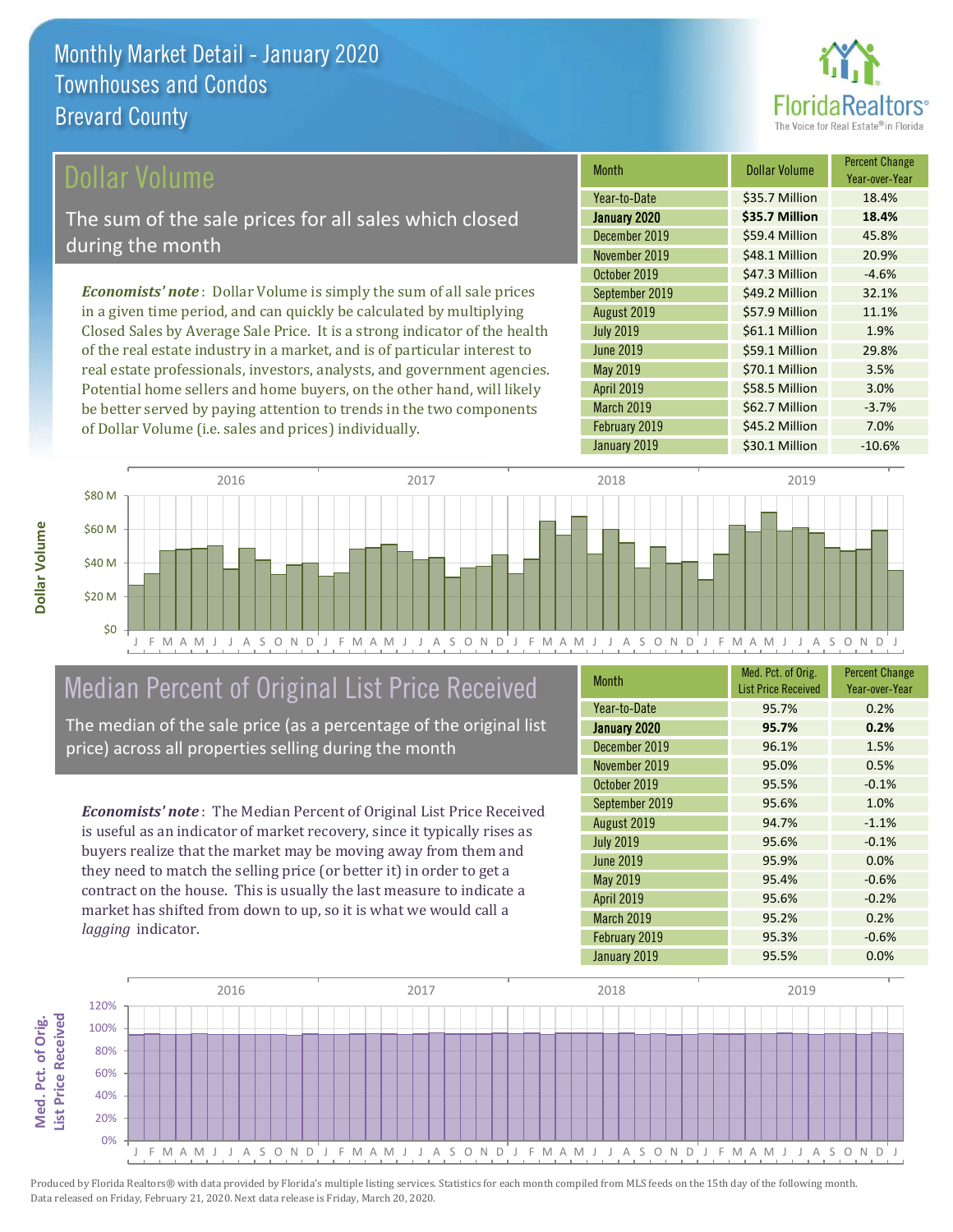

### Median Time to Contract

The median number of days between the listing date and contract date for all Closed Sales during the month

*Economists' note* : Like Time to Sale, Time to Contract is a measure of the length of the home selling process calculated for sales which closed during the month. The difference is that Time to Contract measures the number of days between the initial listing of a property and the signing of the contract which eventually led to the closing of the sale. When the gap between Median Time to Contract and Median Time to Sale grows, it is usually a sign of longer closing times and/or declining numbers of cash sales.

| <b>Month</b>     | Median Time to<br>Contract | <b>Percent Change</b><br>Year-over-Year |
|------------------|----------------------------|-----------------------------------------|
| Year-to-Date     | 37 Days                    | 5.7%                                    |
| January 2020     | 37 Days                    | 5.7%                                    |
| December 2019    | 33 Days                    | $-23.3%$                                |
| November 2019    | 38 Days                    | 0.0%                                    |
| October 2019     | 47 Days                    | 56.7%                                   |
| September 2019   | 48 Days                    | 50.0%                                   |
| August 2019      | 50 Days                    | 100.0%                                  |
| <b>July 2019</b> | 44 Days                    | 29.4%                                   |
| <b>June 2019</b> | 34 Days                    | 0.0%                                    |
| May 2019         | 40 Days                    | 48.1%                                   |
| April 2019       | 51 Days                    | 121.7%                                  |
| March 2019       | 45 Days                    | 18.4%                                   |
| February 2019    | 49 Days                    | 157.9%                                  |
| January 2019     | 35 Days                    | $-7.9%$                                 |



### Median Time to Sale

**Median Time to** 

**Median Time to** 

The median number of days between the listing date and closing date for all Closed Sales during the month

*Economists' note* : Time to Sale is a measure of the length of the home selling process, calculated as the number of days between the initial listing of a property and the closing of the sale. *Median* Time to Sale is the amount of time the "middle" property selling this month was on the market. That is, 50% of homes selling this month took *less* time to sell, and 50% of homes took *more* time to sell. Median Time to Sale gives a more accurate picture than Average Time to Sale, which can be skewed upward by small numbers of properties taking an abnormally long time to sell.

| <b>Month</b>      | <b>Median Time to Sale</b> | <b>Percent Change</b><br>Year-over-Year |
|-------------------|----------------------------|-----------------------------------------|
| Year-to-Date      | 75 Days                    | 1.4%                                    |
| January 2020      | 75 Days                    | 1.4%                                    |
| December 2019     | 78 Days                    | 0.0%                                    |
| November 2019     | 80 Days                    | 9.6%                                    |
| October 2019      | 83 Days                    | 25.8%                                   |
| September 2019    | 92 Days                    | 29.6%                                   |
| August 2019       | 81 Days                    | 30.6%                                   |
| <b>July 2019</b>  | 80 Days                    | 25.0%                                   |
| <b>June 2019</b>  | 73 Days                    | 2.8%                                    |
| May 2019          | 76 Days                    | 13.4%                                   |
| <b>April 2019</b> | 83 Days                    | 38.3%                                   |
| March 2019        | 78 Days                    | 4.0%                                    |
| February 2019     | 81 Days                    | 37.3%                                   |
| January 2019      | 74 Days                    | 0.0%                                    |

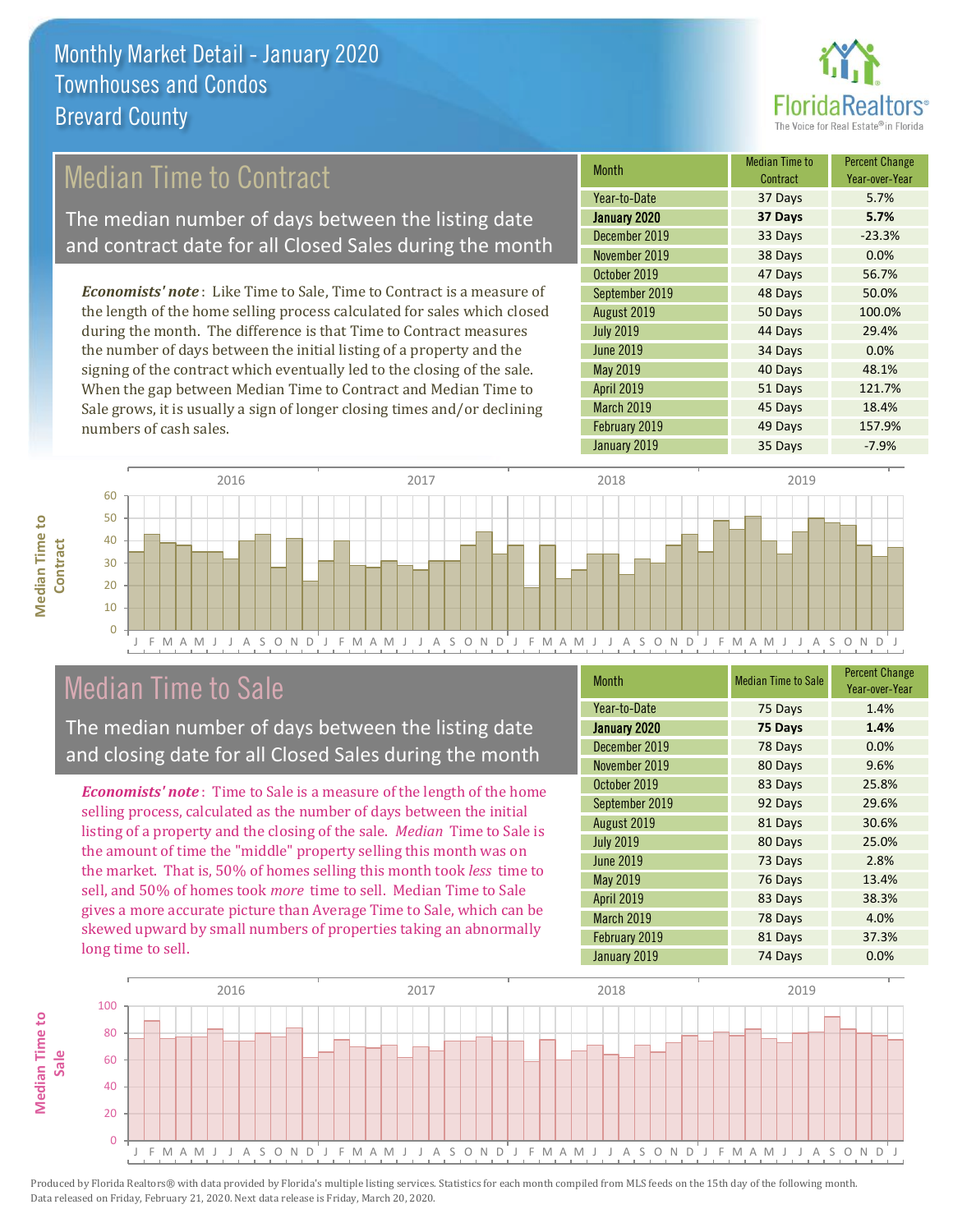

| New Pending Sales                                                              | <b>Month</b>      | <b>New Pending Sales</b> | <b>Percent Change</b><br>Year-over-Year |
|--------------------------------------------------------------------------------|-------------------|--------------------------|-----------------------------------------|
|                                                                                | Year-to-Date      | 290                      | 17.9%                                   |
| The number of listed properties that went under                                | January 2020      | 290                      | 17.9%                                   |
| contract during the month                                                      | December 2019     | 174                      | 15.2%                                   |
|                                                                                | November 2019     | 248                      | 32.6%                                   |
|                                                                                | October 2019      | 267                      | 20.3%                                   |
| <b>Economists' note</b> : Because of the typical length of time it takes for a | September 2019    | 206                      | $-8.4%$                                 |
| sale to close, economists consider Pending Sales to be a decent                | August 2019       | 269                      | 4.3%                                    |
| indicator of potential future Closed Sales. It is important to bear in         | <b>July 2019</b>  | 300                      | 19.5%                                   |
| mind, however, that not all Pending Sales will be closed successfully.         | <b>June 2019</b>  | 296                      | 26.5%                                   |
| So, the effectiveness of Pending Sales as a future indicator of Closed         | May 2019          | 271                      | $-7.2%$                                 |
| Sales is susceptible to changes in market conditions such as the               | <b>April 2019</b> | 279                      | $-9.1%$                                 |



## New Listings

distressed properties for sale.

The number of properties put onto the market during the month

availability of financing for homebuyers and the inventory of

*Economists' note* : New Listings tend to rise in delayed response to increasing prices, so they are often seen as a lagging indicator of market health. As prices rise, potential sellers raise their estimations of value—and in the most recent cycle, rising prices have freed up many potential sellers who were previously underwater on their mortgages. Note that in our calculations, we take care to not include properties that were recently taken off the market and quickly relisted, since these are not really *new* listings.

| <b>Month</b>      | <b>New Listings</b> | <b>Percent Change</b><br>Year-over-Year |
|-------------------|---------------------|-----------------------------------------|
| Year-to-Date      | 349                 | $-6.7%$                                 |
| January 2020      | 349                 | $-6.7%$                                 |
| December 2019     | 230                 | 8.5%                                    |
| November 2019     | 281                 | 0.7%                                    |
| October 2019      | 324                 | 15.3%                                   |
| September 2019    | 217                 | $-19.9%$                                |
| August 2019       | 284                 | $-16.0%$                                |
| <b>July 2019</b>  | 282                 | 3.7%                                    |
| <b>June 2019</b>  | 337                 | 30.6%                                   |
| <b>May 2019</b>   | 331                 | $-8.6%$                                 |
| April 2019        | 309                 | $-10.4%$                                |
| <b>March 2019</b> | 313                 | $-8.7%$                                 |
| February 2019     | 310                 | $-9.6%$                                 |
| January 2019      | 374                 | $-2.6%$                                 |

January 2019 **246** -6.5%

March 2019 **285** -13.6% February 2019 273 -13.3%



Produced by Florida Realtors® with data provided by Florida's multiple listing services. Statistics for each month compiled from MLS feeds on the 15th day of the following month. Data released on Friday, February 21, 2020. Next data release is Friday, March 20, 2020.

**New Listings**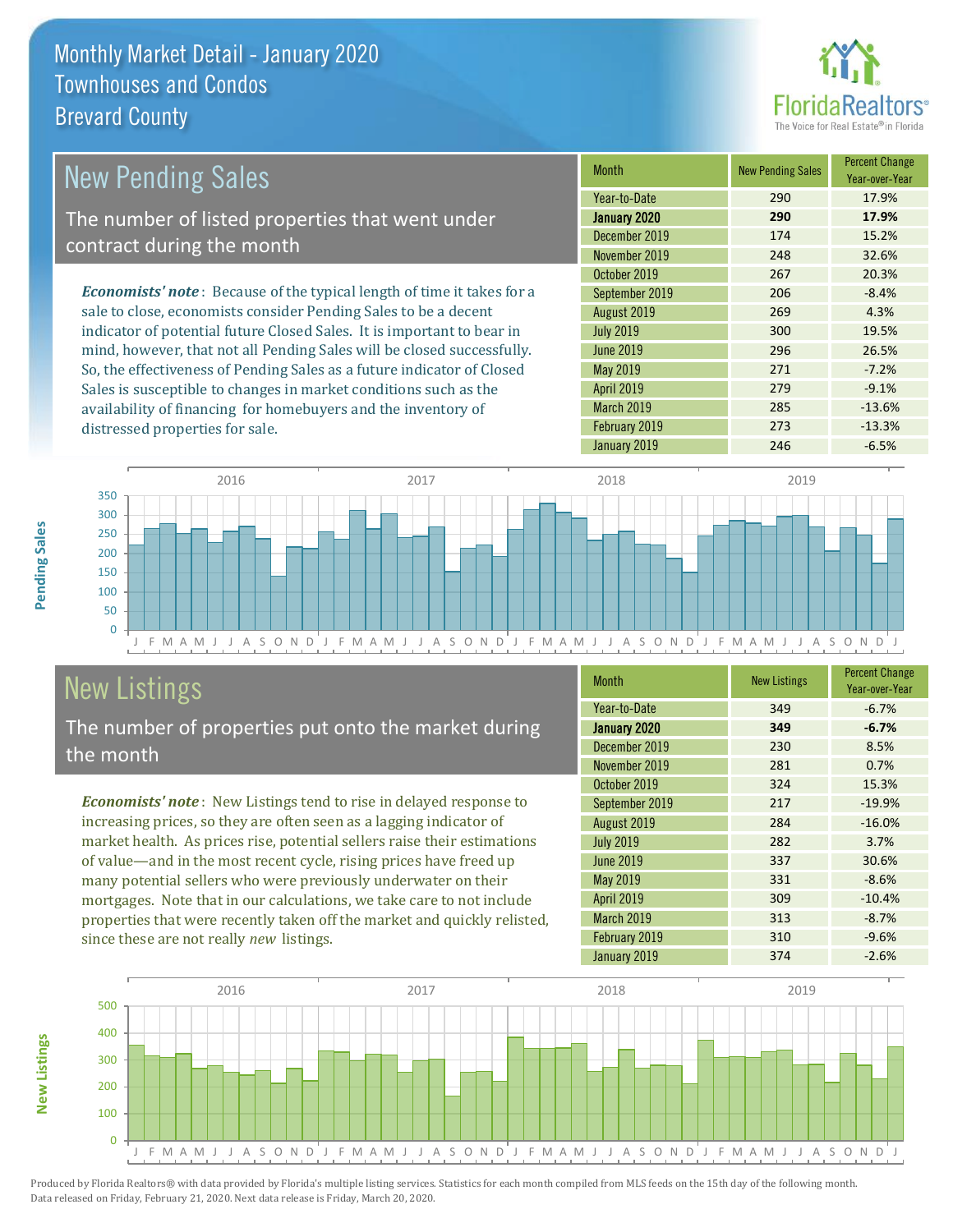

# *Economists' note* : There are a number of ways to define and calculate Inventory (Active Listings) The number of property listings active at the end of the month

Inventory. Our method is to simply count the number of active listings on the last day of the month, and hold this number to compare with the same month the following year. Inventory rises when New Listings are outpacing the number of listings that go off-market (regardless of whether they actually sell). Likewise, it falls when New Listings aren't keeping up with the rate at which homes are going off-market.

| <b>Month</b>             | Inventory | <b>Percent Change</b><br>Year-over-Year |
|--------------------------|-----------|-----------------------------------------|
| <b>YTD (Monthly Avg)</b> | 824       | $-16.7%$                                |
| January 2020             | 824       | $-16.7%$                                |
| December 2019            | 767       | $-15.2%$                                |
| November 2019            | 804       | $-10.5%$                                |
| October 2019             | 807       | $-4.6%$                                 |
| September 2019           | 797       | $-2.7%$                                 |
| August 2019              | 819       | 2.1%                                    |
| <b>July 2019</b>         | 853       | 10.9%                                   |
| June 2019                | 888       | 14.6%                                   |
| <b>May 2019</b>          | 908       | 12.5%                                   |
| <b>April 2019</b>        | 902       | 15.1%                                   |
| March 2019               | 931       | 18.3%                                   |
| February 2019            | 967       | 18.2%                                   |
| January 2019             | 989       | 20.6%                                   |



### Months Supply of Inventory

An estimate of the number of months it will take to deplete the current Inventory given recent sales rates

*Economists' note* : MSI is a useful indicator of market conditions. The benchmark for a balanced market (favoring neither buyer nor seller) is 5.5 months of inventory. Anything higher is traditionally a buyers' market, and anything lower is a sellers' market. There is no single accepted way of calculating MSI. A common method is to divide current Inventory by the most recent month's Closed Sales count, but this count is a usually poor predictor of future Closed Sales due to seasonal cycles. To eliminate seasonal effects, we use the 12-month average of monthly Closed Sales instead.

| <b>Month</b>             | <b>Months Supply</b> | <b>Percent Change</b><br>Year-over-Year |
|--------------------------|----------------------|-----------------------------------------|
| <b>YTD (Monthly Avg)</b> | 3.4                  | $-19.0%$                                |
| January 2020             | 3.4                  | $-19.0%$                                |
| December 2019            | 3.2                  | $-15.8%$                                |
| November 2019            | 3.4                  | $-10.5%$                                |
| October 2019             | 3.5                  | $-2.8%$                                 |
| September 2019           | 3.4                  | $-2.9%$                                 |
| August 2019              | 3.5                  | 0.0%                                    |
| <b>July 2019</b>         | 3.7                  | 12.1%                                   |
| <b>June 2019</b>         | 3.9                  | 14.7%                                   |
| May 2019                 | 4.0                  | 14.3%                                   |
| April 2019               | 3.9                  | 11.4%                                   |
| March 2019               | 4.1                  | 17.1%                                   |
| February 2019            | 4.2                  | 13.5%                                   |
| January 2019             | 4.2                  | 10.5%                                   |

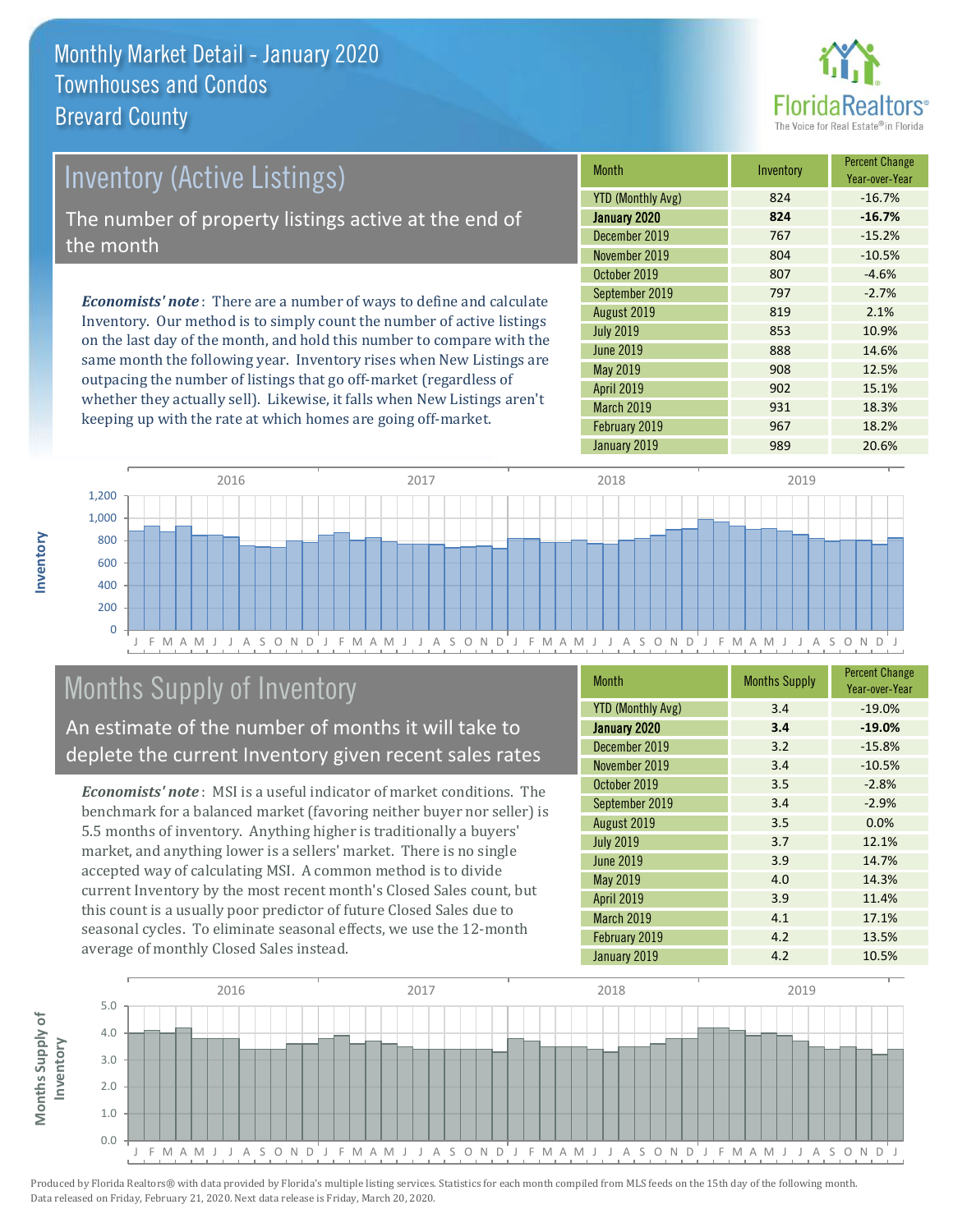

#### Sale Price Closed Sales Percent Change *Economists' note:* Closed Sales are one of the simplest—yet most important—indicators for the residential real estate market. When comparing Closed Sales across markets of different sizes, we recommend comparing the percent changes in sales rather than the number of sales. Closed Sales (and many other market metrics) are affected by seasonal cycles, so actual trends are more accurately Closed Sales by Sale Price The number of sales transactions which closed during the month

represented by year-over-year changes (i.e. comparing a month's sales to the amount of sales in the same month in the previous year), rather than changes from one month to the next.





#### Median Time to Contract by Sale Price The median number of days between the listing date and contract date for all Closed Sales during the month

*Economists' note* : Like Time to Sale, Time to Contract is a measure of the length of the home selling process calculated for sales which closed during the month. The difference is that Time to Contract measures the number of days between the initial listing of a property and the signing of the contract which eventually led to the closing of the sale. When the gap between Median Time to Contract and Median Time to Sale grows, it is usually a sign of longer closing times and/or declining numbers of cash sales.

| <b>Sale Price</b>     | Median Time to<br>Contract | <b>Percent Change</b><br>Year-over-Year |
|-----------------------|----------------------------|-----------------------------------------|
| Less than \$50,000    | 3 Days                     | N/A                                     |
| $$50,000 - $99,999$   | 24 Days                    | 0.0%                                    |
| $$100,000 - $149,999$ | 33 Days                    | 13.8%                                   |
| $$150,000 - $199,999$ | 32 Days                    | $-3.0%$                                 |
| \$200,000 - \$249,999 | 56 Days                    | 33.3%                                   |
| \$250,000 - \$299,999 | 71 Days                    | 173.1%                                  |
| \$300,000 - \$399,999 | 38 Days                    | 11.8%                                   |
| $$400,000 - $599,999$ | 43 Days                    | $-62.9%$                                |
| \$600,000 - \$999,999 | 402 Days                   | 1240.0%                                 |
| \$1,000,000 or more   | (No Sales)                 | N/A                                     |



Produced by Florida Realtors® with data provided by Florida's multiple listing services. Statistics for each month compiled from MLS feeds on the 15th day of the following month. Data released on Friday, February 21, 2020. Next data release is Friday, March 20, 2020.

**Median Time to Contract**

**Median Time to Contract**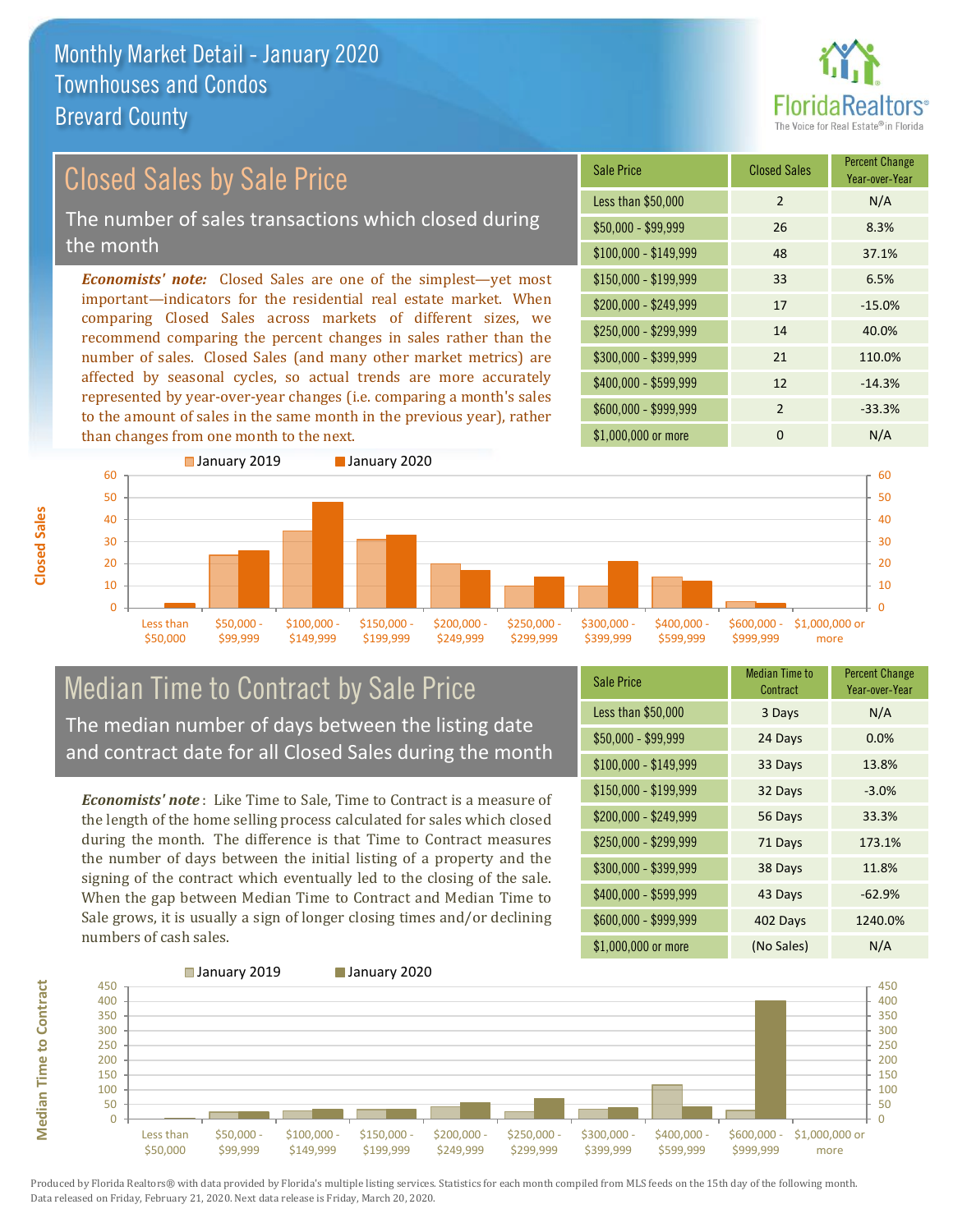

# New Listings by Initial Listing Price

The number of properties put onto the market during the month

*Economists' note:* New Listings tend to rise in delayed response to increasing prices, so they are often seen as a lagging indicator of market health. As prices rise, potential sellers raise their estimations of value—and in the most recent cycle, rising prices have freed up many potential sellers who were previously underwater on their mortgages. Note that in our calculations, we take care to not include properties that were recently taken off the market and quickly relisted, since these are not really *new* listings.





#### Inventory by Current Listing Price The number of property listings active at the end of the month

*Economists' note* : There are a number of ways to define and calculate Inventory. Our method is to simply count the number of active listings on the last day of the month, and hold this number to compare with the same month the following year. Inventory rises when New Listings are outpacing the number of listings that go off-market (regardless of whether they actually sell). Likewise, it falls when New Listings aren't keeping up with the rate at which homes are going off-market.

| <b>Current Listing Price</b> | Inventory    | <b>Percent Change</b><br>Year-over-Year |
|------------------------------|--------------|-----------------------------------------|
| Less than \$50,000           | $\mathbf{1}$ | $-90.0%$                                |
| $$50,000 - $99,999$          | 68           | $-26.9%$                                |
| $$100,000 - $149,999$        | 96           | $-30.4%$                                |
| $$150,000 - $199,999$        | 104          | $-19.4%$                                |
| \$200,000 - \$249,999        | 66           | $-44.1%$                                |
| \$250,000 - \$299,999        | 84           | $-18.4%$                                |
| \$300,000 - \$399,999        | 156          | $-18.3%$                                |
| \$400,000 - \$599,999        | 148          | 15.6%                                   |
| \$600,000 - \$999,999        | 67           | 6.3%                                    |
| \$1,000,000 or more          | 34           | 112.5%                                  |



Produced by Florida Realtors® with data provided by Florida's multiple listing services. Statistics for each month compiled from MLS feeds on the 15th day of the following month. Data released on Friday, February 21, 2020. Next data release is Friday, March 20, 2020.

**Inventory**